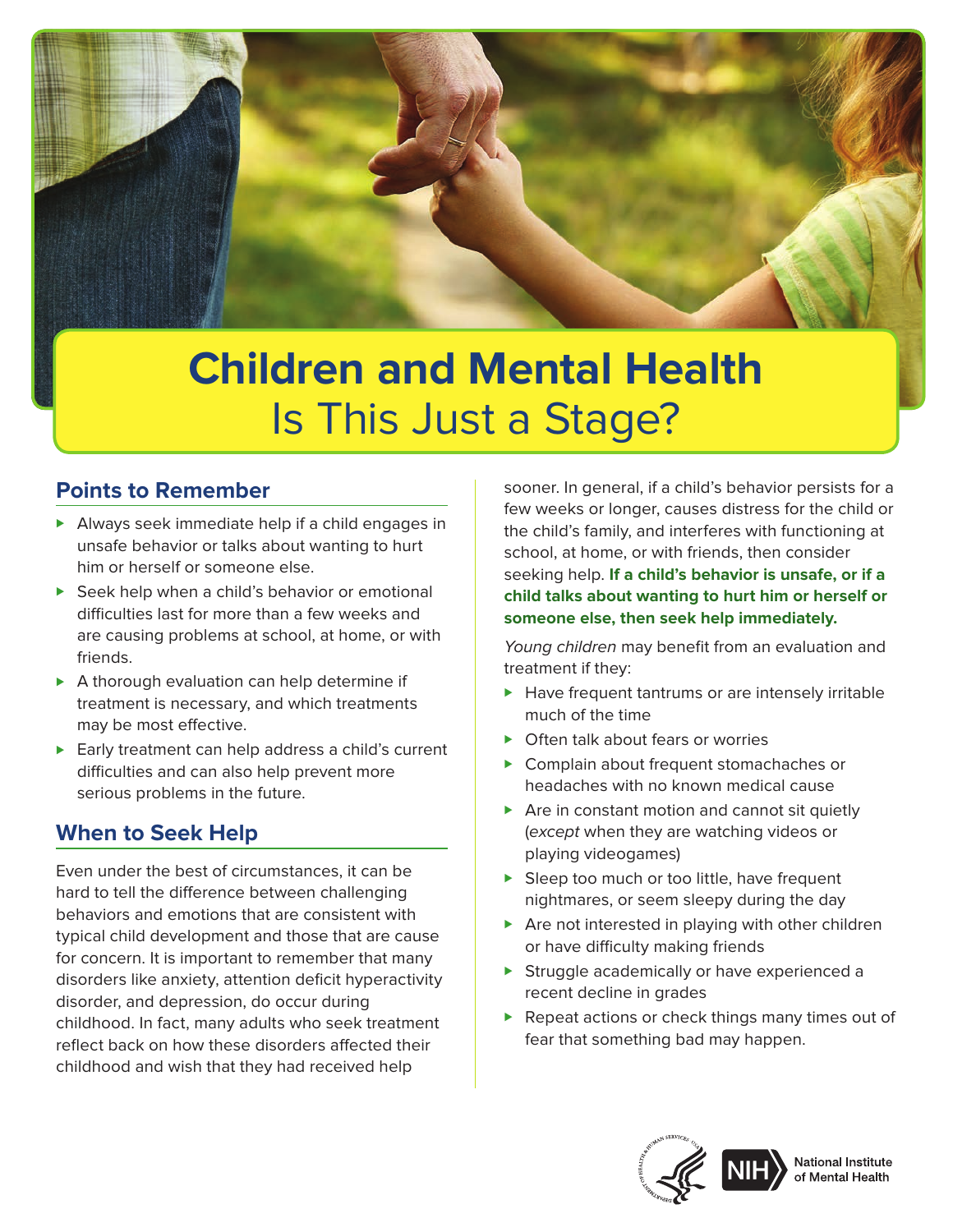Older children and adolescents may benefit from an evaluation if they:

- ► Have lost interest in things that they used to enjoy
- ► Have low energy
- ► Sleep too much or too little, or seem sleepy throughout the day
- ► Are spending more and more time alone, and avoid social activities with friends or family
- ▶ Fear gaining weight, or diet or exercise excessively
- ► Engage in self-harm behaviors (e.g., cutting or burning their skin)
- ▶ Smoke, drink, or use drugs
- ► Engage in risky or destructive behavior alone or with friends
- ► Have thoughts of suicide
- ► Have periods of highly elevated energy and activity, and require much less sleep than usual
- ► Say that they think someone is trying to control their mind or that they hear things that other people cannot hear.



## **First Steps for Parents**

If you are concerned about your child, where do you begin?

- ▶ Talk with your child's teacher. What is the child's behavior like in school, daycare, or on the playground?
- ▶ Talk with your child's pediatrician. Describe the behavior, and report what you have observed and learned from talking with others.
- ► Ask for a referral to a mental health professional who has experience and expertise dealing with children. (Additional information on identifying a mental health professional is at the end of this brochure.)



## **Finding Answers**

An evaluation by a health professional can help clarify problems that may be underlying a child's behavior and provide reassurance or recommendations for next steps. It provides an opportunity to learn about a child's strengths and weaknesses and determine which interventions might be most helpful.

A comprehensive assessment of a child's mental health includes the following:

- ► An interview with parents addressing a child's developmental history, temperament, relationships with friends and family, medical history, interests, abilities, and any prior treatment. It is important to get a picture of the child's current situation, for example: has he or she changed schools recently, has there been an illness in the family, or a change with an impact on the child's daily life.
- ► Information gathering from school, such as standardized tests, reports on behavior, capabilities, and difficulties.
- ▶ An interview with the child about his or her experiences, as well as testing and behavioral observations, if needed.

## **Treatment Options**

Assessment results may suggest that a child's behavior is related to changes or stresses at home or school; or is the result of a disorder for which treatment would be recommended. Treatment recommendations may include:

▶ Psychotherapy ("talk therapy"). There are many different approaches to psychotherapy, including structured psychotherapies directed at specific conditions. Information about types of psychotherapies is available on the National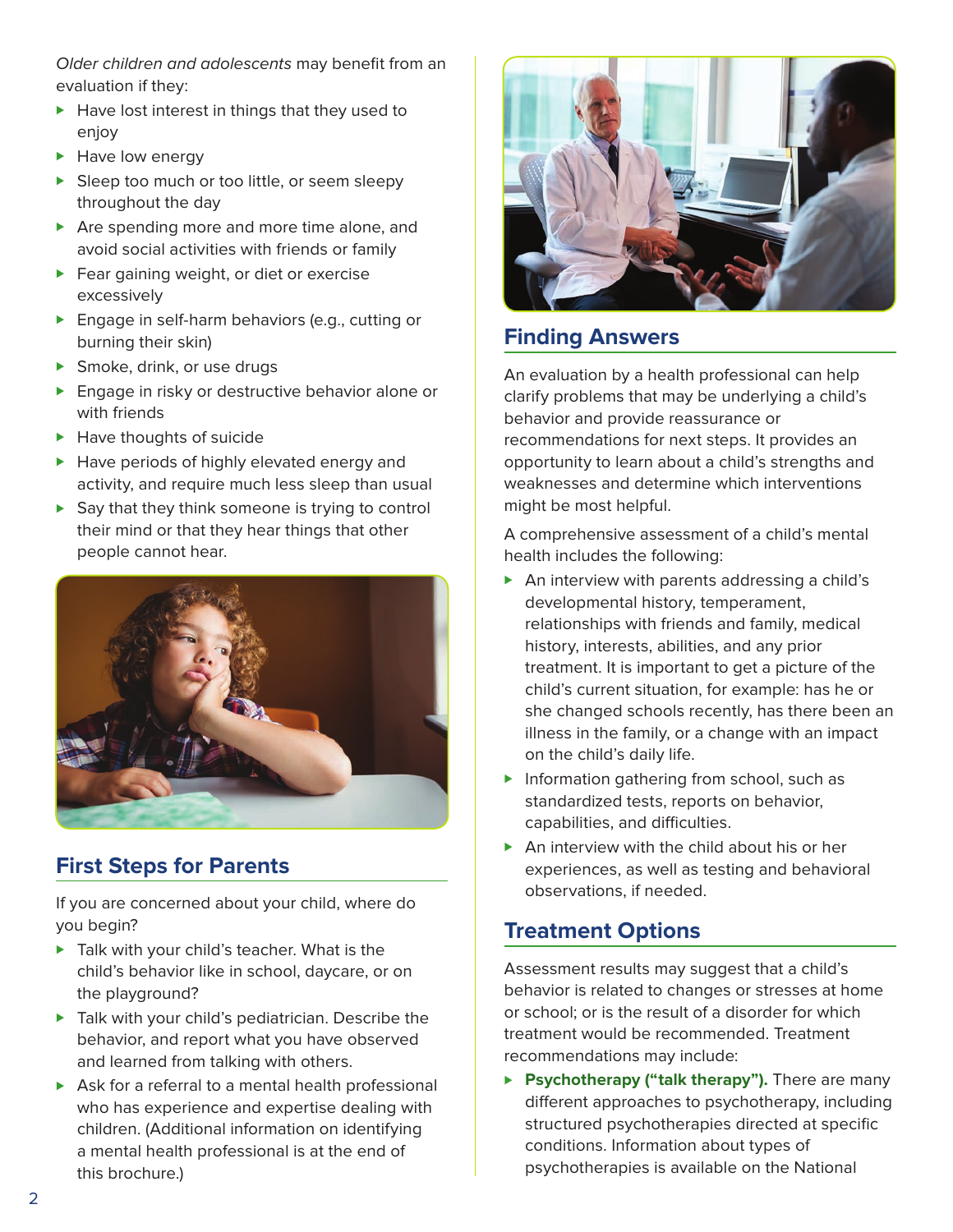Institute of Mental Health (NIMH) **[Psychotherapies](https://www.nimh.nih.gov/health/topics/psychotherapies/index.shtml)** page (**www.nimh.nih.gov/ index.shtml**; search term: psychotherapies). Effective psychotherapy for children always includes:

- Parent involvement in the treatment (especially for children and adolescents)
- Teaching skills and practicing skills at home or at school (between session "homework assignments")
- Measures of progress (e.g., rating scales, improvements on homework assignments) that are tracked over time.



- ► **Medications.** Medication may be used along with psychotherapy. As with adults, the type of medications used for children depends on the diagnosis and may include antidepressants, stimulants, mood stabilizers, and others. General information on specific classes of medications is available on NIMH's **[Mental Health Medications](https://www.nimh.nih.gov/health/topics/mental-health-medications/index.shtml)  [page](https://www.nimh.nih.gov/health/topics/mental-health-medications/index.shtml)** (**www.nimh.nih.gov/index.shtml**; search term: medications). Medications are often used in combination with psychotherapy. If different specialists are involved, treatment should be coordinated.
- ► **Family counseling.** Including parents and other members of the family in treatment can help families understand how a child's individual challenges may affect relationships with parents and siblings and vice versa.
- ⊲ **Support for parents.** Individual or group sessions that include training and the opportunity to talk with other parents can provide new strategies for supporting a child and managing difficult behavior in a positive way. The therapist can also coach parents on how to deal with schools.

To find information about treatment options for specific disorders, visit **[www.nimh.nih.gov/health/](https://www.nimh.nih.gov/health/)**.



## **Choosing a Mental Health Professional**

It's especially important to look for a child mental health professional who has training and experience treating the specific problems that your child is experiencing. Ask the following questions when meeting with prospective treatment providers:

- ► Do you use treatment approaches that are supported by research?
- ▶ Do you involve parents in the treatment? If so, how are parents involved?
- ► Will there be homework between sessions?
- ► How will progress from treatment be evaluated?
- ► How soon can we expect to see progress?
- ► How long should treatment last?

Additional information related to identifying a qualified mental health professional and effective treatment options is available on the NIMH website at **[www.nimh.nih.gov/findhelp](http://www.nimh.nih.gov/findhelp)** as well as through other organizations listed in the Resources section of this brochure.



## **Working with the School**

If your child has behavioral or emotional challenges that interfere with his or her success in school, he or she may be able to benefit from plans or accommodations that are provided under laws originally enacted to prevent discrimination against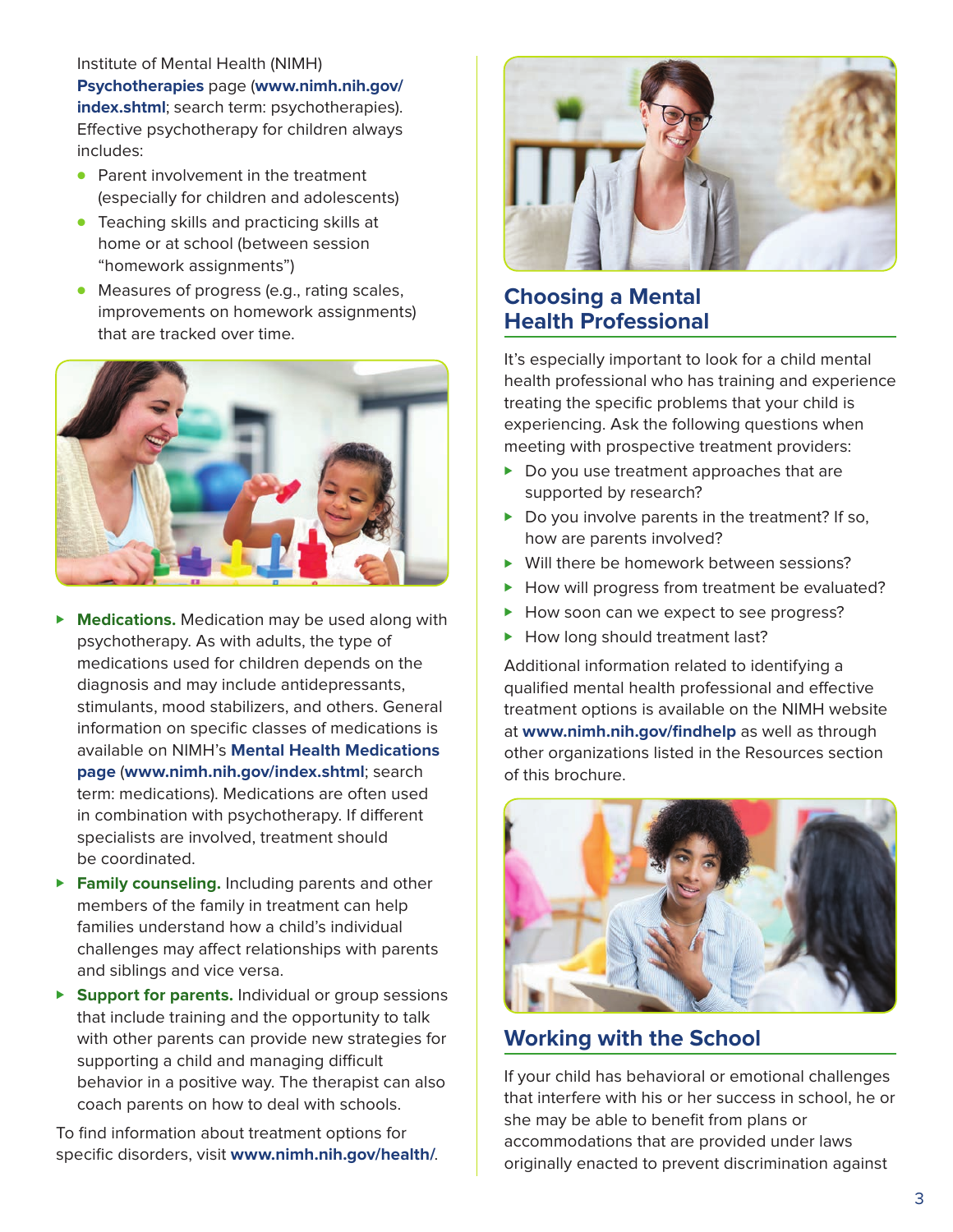children with disabilities. The health professionals who are caring for your child can help you communicate with the school. A first step may be to ask the school whether an individualized education program or a 504 plan is appropriate for your child. Accommodations might include simple measures such as providing a child with a tape recorder for taking notes, permitting flexibility with the amount of time allowed for tests, or adjusting seating in the classroom to reduce distraction. There are many sources of information on what schools can and, in some cases, must provide for children who would benefit from accommodations and how parents can request evaluation and services for their child:

- ▶ There are Parent Training and Information Centers and Community Parent Resource Centers throughout the United States. The **[Center for Parent Information and Resources](http://www.parentcenterhub.org/find-your-center/)** website lists centers in each state (**www. parentcenterhub.org/find-your-center/**).
- ⊲ The **[U.S. Department of Education](https://www.ed.gov/) (ED:** (**www. ed.gov/**) has detailed information on laws that establish mechanisms for providing children with accommodations tailored to their individual needs and aimed at helping them succeed in school. The ED also has a website on the **[Individuals with](https://sites.ed.gov/idea/)  [Disabilities Education Act](https://sites.ed.gov/idea/)** (**https://sites.ed.gov/ idea/**), and the ED's **[Office of Civil Rights](https://www2.ed.gov/about/offices/list/ocr/frontpage/pro-students/disability-pr.html)** (**www2. ed.gov/about/offices/list/ocr/frontpage/prostudents/disability-pr.html**) has information on other federal laws that prohibit discrimination based on disability in public programs, such as schools.
- ► Many of the organizations listed in this brochure as additional resources also offer information on working with schools as well as other more general information on disorders affecting children.

### **Learn More**

Information on specific disorders is available on the **[NIMH website](https://www.nimh.nih.gov/index.shtml)** (**www.nimh.nih.gov/index.shtml**) and in our **[publications](https://www.nimh.nih.gov/health/publications/index.shtml)** (**www.nimh.nih.gov/health/ publications/index.shtml**) and **[health information](https://www.nimh.nih.gov/health/topics/index.shtml)  [pages](https://www.nimh.nih.gov/health/topics/index.shtml)** (**www.nimh.nih.gov/health/topics/index.** shtml). The organizations below also have information on symptoms, treatments, and support for childhood mental disorders. Participating in voluntary groups can provide an avenue for connecting with other parents dealing with similar issues.

Researchers continue to explore new means of treatment for childhood mental disorders; the "Join a Study" section listed in the Resources provides information on participating in clinical research.

#### **Resources**

**Please Note:** This resource list is provided for informational purposes only. It not comprehensive and does not constitute an endorsement by NIMH.

The following organizations and agencies have information on mental health issues in children. Some offer guidance for working with schools and finding health professionals:

- ⊲ **[American Academy of Child and Adolescent](https://www.aacap.org)  [Psychiatry](https://www.aacap.org)** (**www.aacap.org/**). See **[Facts for](https://www.aacap.org/AACAP/Families_and_Youth/Facts_for_Families/FFF-Guide/FFF-Guide-Table-of-Contents.aspx)  [Families](https://www.aacap.org/AACAP/Families_and_Youth/Facts_for_Families/FFF-Guide/FFF-Guide-Table-of-Contents.aspx)** (**/www.aacap.org/AACAP/Families\_ and\_Youth/Facts\_for\_Families/FFF-Guide/ FFF-Guide-Table-of-Contents.aspx**) on many topics.
- ⊲ **[Association for Behavioral and Cognitive](http://www.abct.org/Home/)  [Therapies](http://www.abct.org/Home/)** (**www.abct.org/Home/**)
- ⊲ **[Society for Clinical Child and Adolescent](https://sccap53.org/)  [Psychology](https://sccap53.org/)** (**https://sccap53.org/**)
- ⊲ **[EffectiveChildTherapy.org](http://effectivechildtherapy.org/)** (**http:// effectivechildtherapy.org/**)
- ⊲ **[Centers for Disease Control and Prevention](https://www.cdc.gov/)** (**www.cdc.gov/**). See the **[Children's Mental Health](https://www.cdc.gov/childrensmentalhealth/symptoms.html) [page](https://www.cdc.gov/childrensmentalhealth/symptoms.html)** (**www.cdc.gov/childrensmentalhealth/ symptoms.html**)
- ⊲ **[Children and Adults with Attention Deficit/](http://www.chadd.org/) [Hyperactivity Disorde](http://www.chadd.org/)r** (**www.chadd.org/**)
- ⊲ **[Depression and Bipolar Support Alliance](http://www.dbsalliance.org)**  (**www.dbsalliance.org**)
- ⊲ **[Interagency Autism Coordinating Committee](https://iacc.hhs.gov/)**  (**https://iacc.hhs.gov/**). See these webpages on Autism: **[Federal Agencies](https://iacc.hhs.gov/resources/federal-agencies/)** (**https://iacc.hhs.gov/ resources/federal-agencies/**); **[Private and](https://iacc.hhs.gov/resources/private-organizations/)  [Non-Profit Organizations](https://iacc.hhs.gov/resources/private-organizations/)** (**https://iacc.hhs.gov/ resources/private-organizations/**); and **[State](https://iacc.hhs.gov/resources/state-resources/)  [Resources](https://iacc.hhs.gov/resources/state-resources/)** (**https://iacc.hhs.gov/resources/ state-resources/**)
- ⊲ **[International OCD Foundation](https://iocdf.org/)** (**https://iocdf.org/**)
- ⊲ **[Mental Health America](http://www.mentalhealthamerica.net/)** (**www.mentalhealthamerica.net/**)
- ⊲ **[National Alliance on Mental Illness](https://www.nami.org/)** (**www.nami.org/**)
- ⊲ **[National Association of School Psychologists](http://www.nasponline.org/resources-and-publications/families-and-educators)** (**www.nasponline.org/resources-andpublications/families-and-educators**)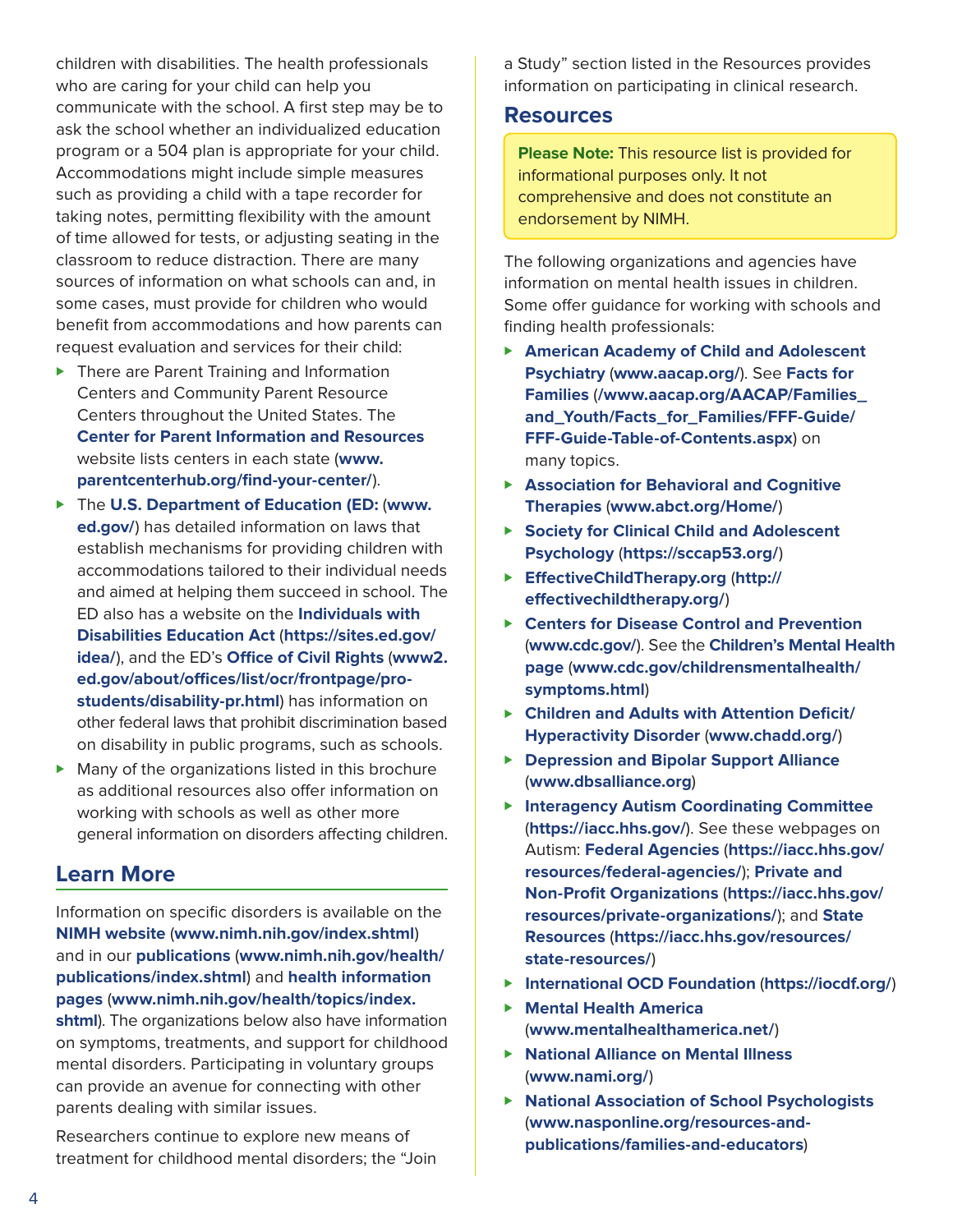- ⊲ **[National Federation of Families for Children's](https://www.ffcmh.org/)  [Mental Health](https://www.ffcmh.org/)** (**www.ffcmh.org/**)
- ⊲ **[Stopbullying.gov](https://www.stopbullying.gov/)** (**www.stopbullying.gov/**)
- ► Substance Abuse and Mental Health Services Administration **[Behavioral Health Treatment](https://findtreatment.samhsa.gov/)  [Services Locator](https://findtreatment.samhsa.gov/)** (**https://findtreatment.samhsa. gov/**)
- ⊲ **[Tourette Association of America](https://www.tourette.org/)** (**www.tourette.org/**)

## **Addressing Disorders Affecting Children**

The NIMH is conducting and supporting research that could help find new and improved ways to diagnose and treat mental disorders that occur in childhood. This research includes studies of risk factors, including those related to genetics and to experience and the environment, which may provide clues to how these disorders develop and how to identify them early. NIMH also supports efforts to develop and test new interventions, including behavioral, psychotherapeutic, and medication treatments. In addition to providing ways to diagnose and treat disorders in childhood, research can help determine whether beneficial effects of treatment in childhood continue into adolescence and adulthood.



## **Participating in a Research Study for Children**

Children are not little adults, yet they are often given medicines and treatments that were only tested in adults. There is a lot of evidence that children's developing brains and bodies can respond to medicines and treatments differently than how adults' brains and bodies respond.

The way to get the best treatments for children is through research designed specifically for them.

NIMH supports a wide range of research, including clinical trials that look at new ways to prevent, detect, or treat diseases and conditions. During clinical trials on conditions affecting mental health, treatments being tested might be new behavioral treatments, new drugs or new combinations of drugs, or new approaches to enhance existing treatments. The goal of clinical trials is to determine if a new test or treatment works and is safe. Although individual participants may benefit from being part of a clinical trial, participants should be aware that the primary purpose of a clinical trial is to gain new scientific knowledge so that others may be better helped in the future.

**Please Note:** Decisions about whether to apply for a clinical trial and which ones are suited for your child are best made in collaboration with his or her licensed mental health professional. For more information on clinical research, visit **[NIH](http://www.nih.gov/health-information/nih-clinical-research-trials-you/parents-children)  [Clinical Research Trials and You: For Parents](http://www.nih.gov/health-information/nih-clinical-research-trials-you/parents-children)  [and Children](http://www.nih.gov/health-information/nih-clinical-research-trials-you/parents-children)** (**www.nih.gov/health-information/ nih-clinical-research-trials-you/parents-children**).

#### **FINDING A CLINICAL STUDY**

Researchers at the NIMH conduct research on numerous areas of study, including cognition, genetics, epidemiology, and psychiatry. These NIMH studies take place at the National Institutes of Health's Clinical Center in Bethesda, Maryland, and require regular visits. To find studies for children and teens being conducted at NIMH, visit **[Join a](http://www.nimh.nih.gov/labs-at-nimh/join-a-study/children/index.shtml)  [Study: Children](http://www.nimh.nih.gov/labs-at-nimh/join-a-study/children/index.shtml)** (**[www.nimh.nih.gov/labs-at-nimh/](https://www.nimh.nih.gov/labs-at-nimh/join-a-study/children/index.shtml) [join-a-study/children/index.shtml](https://www.nimh.nih.gov/labs-at-nimh/join-a-study/children/index.shtml)**). You can find out whether a study would be appropriate for your child by talking with the contacts listed for each study.

In addition to trials underway at NIMH, there are clinical trials testing mental health treatments that are being conducted across the United States and around the world. To find a clinical trial near you, you can visit **[ClinicalTrials.gov](http://www.clinicaltrials.gov/)** (**<https://clinicaltrials.gov/>**). This is a searchable registry and results database of federally and privately supported clinical trials. ClinicalTrials.gov gives you information about a trial's purpose, who funds it, who may participate, locations, and phone numbers for more details. This information should be used in conjunction with advice from mental health professionals.